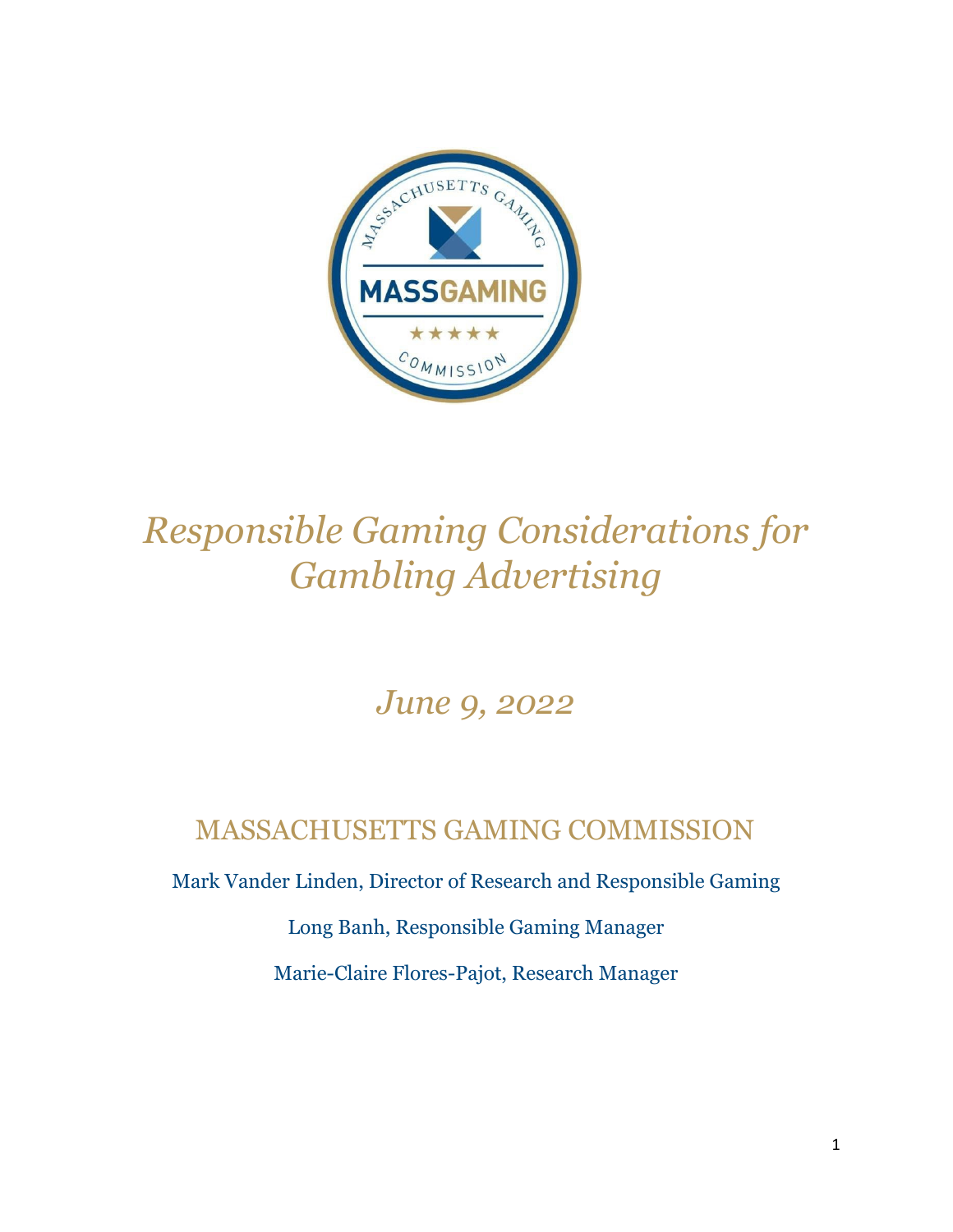## An overview of gambling advertising practices and considerations based on principles of the Massachusetts Responsible Gaming Framework

*This document is intended to provide information to commissioners that will help inform decisions on policies and regulations related to gambling advertising in Massachusetts.*

#### Introduction

Advertising to sell a product or service is nothing new, but how it's delivered to customers is rapidly changing. It's no longer television commercials, billboards, and newspaper ads. As technology evolves and becomes even more central in our daily lives, businesses, including the gaming industry, leverage this to engage with potential customers. Today, it's common practice to utilize user-specific data to curate highly targeted ads pushed out through social and digital media. The gaming industry uses additional strategies to reach and retain customers. For example, free-to-play advertising and offers for casino amenities are powerful marketing tools used to entice new and existing customers to gamble. The widespread expansion of sports wagering in the U.S. has brought this issue into focus, as the gaming industry seeks to secure new customers and retain existing ones. On the surface, it appears this is the free market at play, but gambling is not a risk-free activity. Commissioners may wish to consider additional measures to limit gambling advertising by gaming licensees and their parent companies in Massachusetts in order to minimize harm, particularly to youth and populations at greater risk of gambling-related harms.

Note: For the purpose of this paper the term gambling and gaming may be used interchangeably.

This white paper is organized into the following sections;

- 1) Current Massachusetts statute, regulations, and frameworks related to advertising and marketing;
- 2) An overview of some relevant research findings;
- 3) A review of select regulations in the U.S.;
- 4) Considerations for additional strategies and measures regarding gambling advertising.

## 1. Current Massachusetts statute, regulations, and frameworks related to advertising and marketing

In drafting the expanded gaming laws contained in Chapter 194 of the Acts of 2011, and G.L. c. 23K ("the Gaming Act"), the Massachusetts Legislature and Governor Patrick laid out a vision for casino gaming that would create the greatest possible economic benefit to the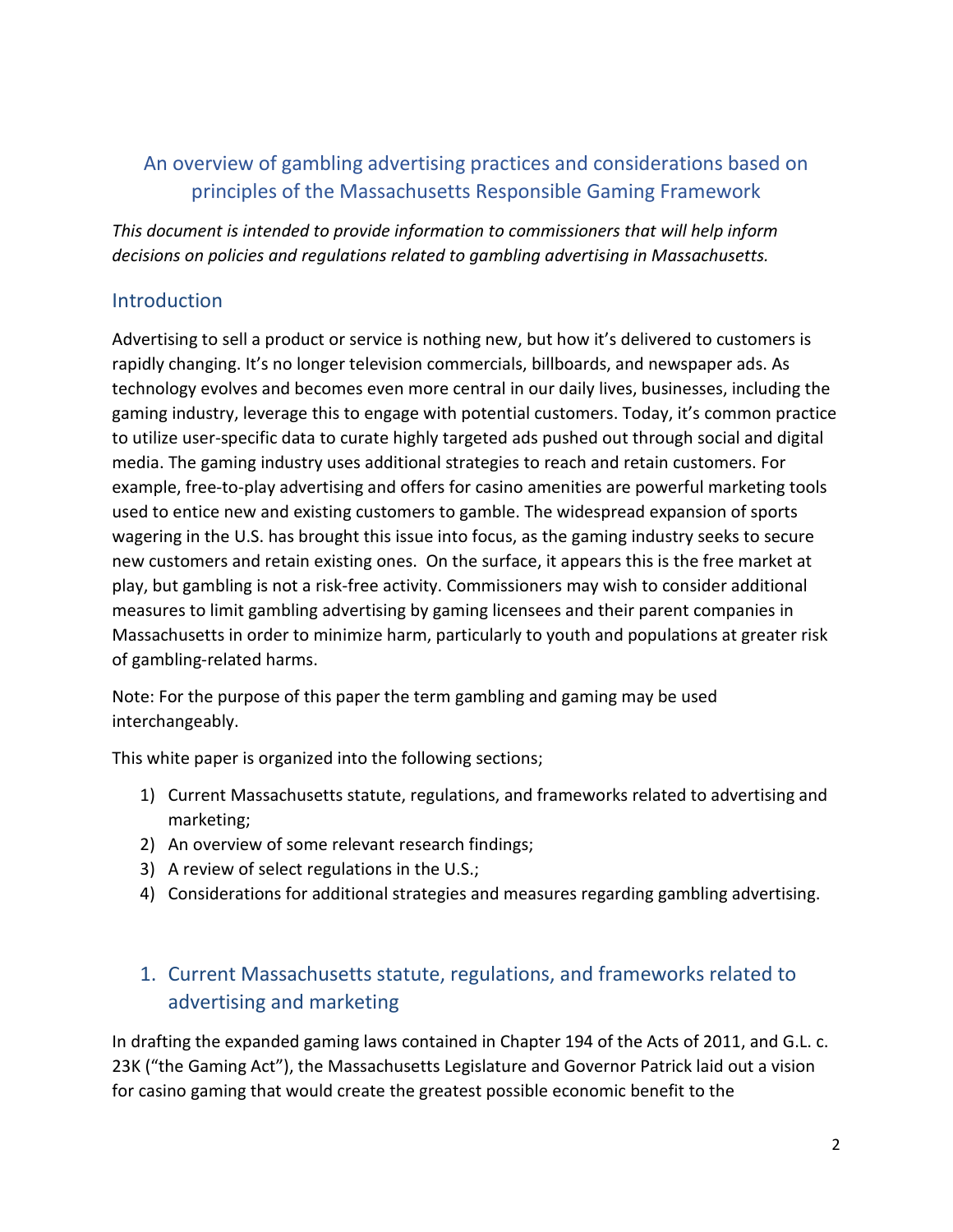Commonwealth balanced with the need to establish a comprehensive plan to mitigate gambling-related harm.

To fulfill the mandate of the expanded gaming law, the Massachusetts Gaming Commission (MGC) included as part of its mission a commitment to "*reduce to the maximum extent possible the potentially negative or unintended consequences of expanded gaming."* To effectuate the mission, the MGC adopted a number of regulations and other measures with the goal of mitigating gambling harm to the maximum extent possible. As it relates to marketing, 205 CMR 150.3 states *"No gaming licensee shall authorize or conduct marketing, advertising, and/or promotional communications or activity relative to gaming that specifically targets persons younger than 21 years old"* and 205 CMR 133.06(3) prohibits gaming licensees from marketing to individuals on the Voluntary Self-exclusion list.

Pursuant to G.L. c. 23K, § 9(a)(8) requires the licensee to: "prominently display[] information on the signs of problem gambling and how to access assistance" and to describe "a process for individuals to exclude their names and contact information from a gaming licensee's database or any other list held by the gaming licensee for use in marketing or promotional communications . . . ." Further, section 21(a)(17) requires licensees to "keep conspicuously posted in the gaming area a notice containing the name and telephone number for problem gambling assistance."

In addition, in 2014 (and revised in 2018) the MGC adopted a [Responsible Gaming Framework](https://massgaming.com/wp-content/uploads/MGC-Responsible-Gaming-Framework-2.0.pdf) (RGF) intended to inform gambling regulation and provide an overall orientation to responsible gaming practice and policy adopted by the MGC and gaming licensees. The RGF is based on the commitment by the MGC and its gaming licensees to the guiding value of ethical and responsible behavior. Within this commitment is an expectation that legalized gambling in the Commonwealth will be conducted in a manner to minimize harm. While the RGF provides a comprehensive approach to responsible gaming, Strategy 4 of the RGF addresses gambling marketing. Specifically, the RGF states that:

*Gaming licensees should develop and implement strategies to ensure advertising and promotions are delivered in a responsible manner. This includes advertising that is sensitive to concerns about youth exposure to gambling promotion, including casino marketing on non-age-restricted social casino apps or online free-play sites. An important aspect of responsible marketing is including messaging related to promoting positive play and advertising problem gambling help resources.* 

The primary objectives of this strategy are to: 1) prevent underage gambling, 2) direct persons experiencing gambling-related harm to available resources, and 3) discourage people from playing beyond their means.

The American Gaming Association (AGA) has a [Responsible Gaming Code of Conduct](https://www.americangaming.org/responsibility/member-code-of-conduct/) that was updated in 2018. The code applies to AGA member companies' advertising and marketing of casino gaming, including sports betting with a specific message to members to "advertise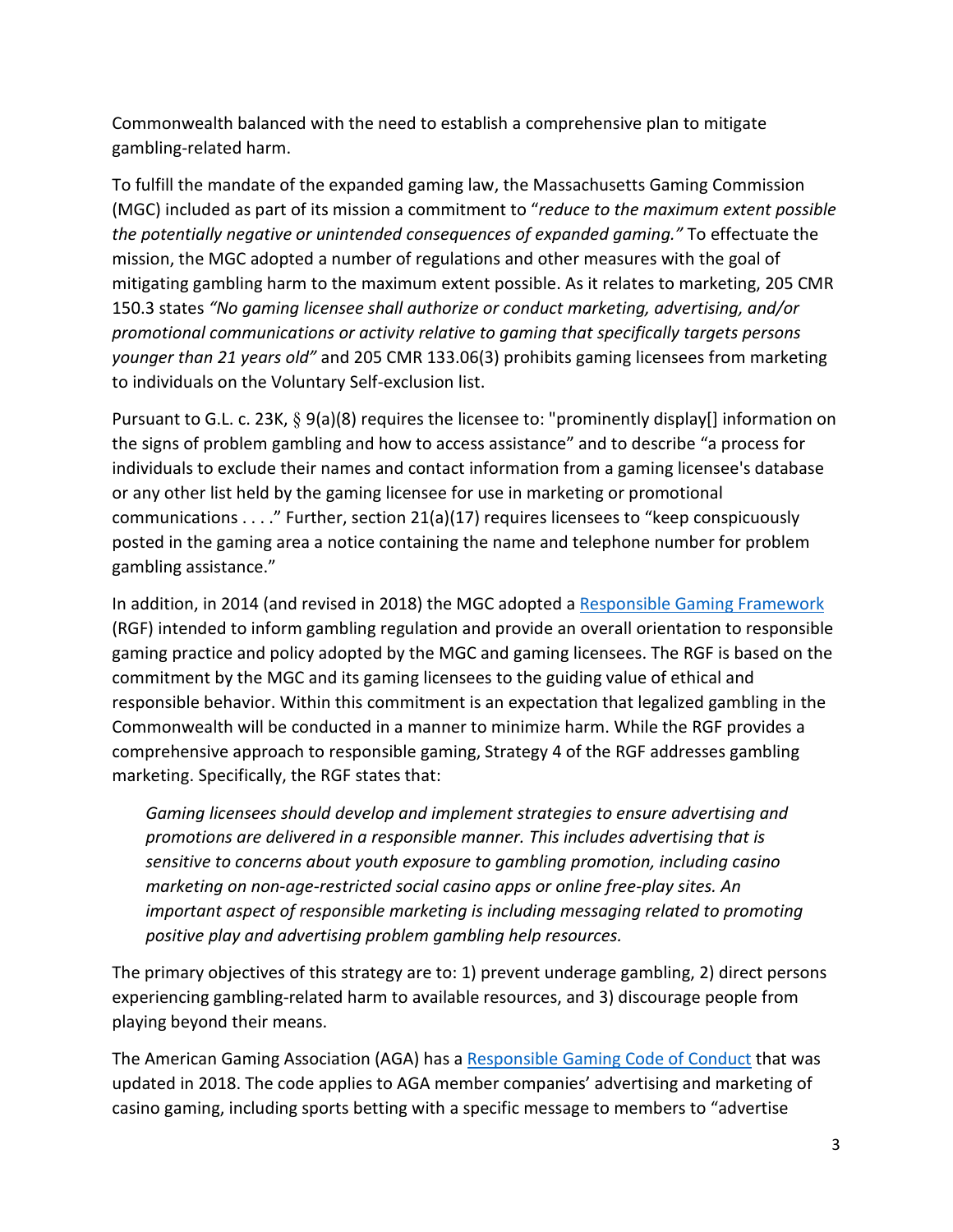responsibly". The objectives of the advertising and marketing section of the code is in line with the Massachusetts RGF. In 2020 the AGA released a [Responsible Code for Sports Wagering.](https://www.americangaming.org/responsible-marketing-code-for-sports-wagering/) This version of the code provides additional details about location and placement of sports wagering advertising and messages, including controlling digital media and websites as well as a mechanism to monitor compliance.

#### 2. An overview of relevant research findings

What is the effect of advertising on gambling behavior? Research on the effects gambling advertising has on gambling behavior is sparse, as opposed to comparable areas with more robust data, such as alcohol and tobacco (1, 2). Researchers have been challenged with determining the specific impact of gambling advertising on gambling-related harms, as advertising is only one of several environmental factors that may influence gambling behavior (3). Nonetheless, existing evidence suggests that exposure to gambling advertising is associated with more positive gambling related-attitudes, greater gambling intentions, and increases in gambling and problem gambling behavior (1). These patterns are consistent with those found in the fields of alcohol and tobacco, and electronic cigarettes (4-8).

While gambling in moderation may be thought of as not inherently harmful, it is an activity with a propensity for risks at higher frequency or amounts, and thus warrants regulation at the individual and the environmental level (9). Prior investigations on reducing harms associated with alcohol and tobacco use have found that restrictions on advertising, along with availability and pricing, is one of the most cost-effective measures (10) and might also be effective for gambling.

Gambling advertising should accurately represent gambling as an activity associated with risks, and not be overly enticing or glamorized so that people can make a fully informed decision. However, existing research indicates that gambling advertising usually presents gambling as a harmless, normal, and fun behavior (11-14). A community-based participatory research study in Massachusetts looking at the impact of MGM Springfield on Hispanic communities applied the data from their study to an explanatory model of problem-gambling, based on the concept of community-stress theory, and suggest that "The MGM casino, located in Springfield, uses advertisement and marketing strategies to offer hope combined with leisure and entertainment opportunities. These offerings could help release stress. For some residents, a visit to the casino can be an escape to cope with stress." (15).

The overly positive framing of gambling in advertisements can reach and impact unintended populations. For example, a German research study with young people (13–25-year-old) found a positive correlation between exposure to gambling advertising and gambling frequency, noting that part of the central message being extracted by young people from the advertisements is that gambling leads to winning money and having fun (11).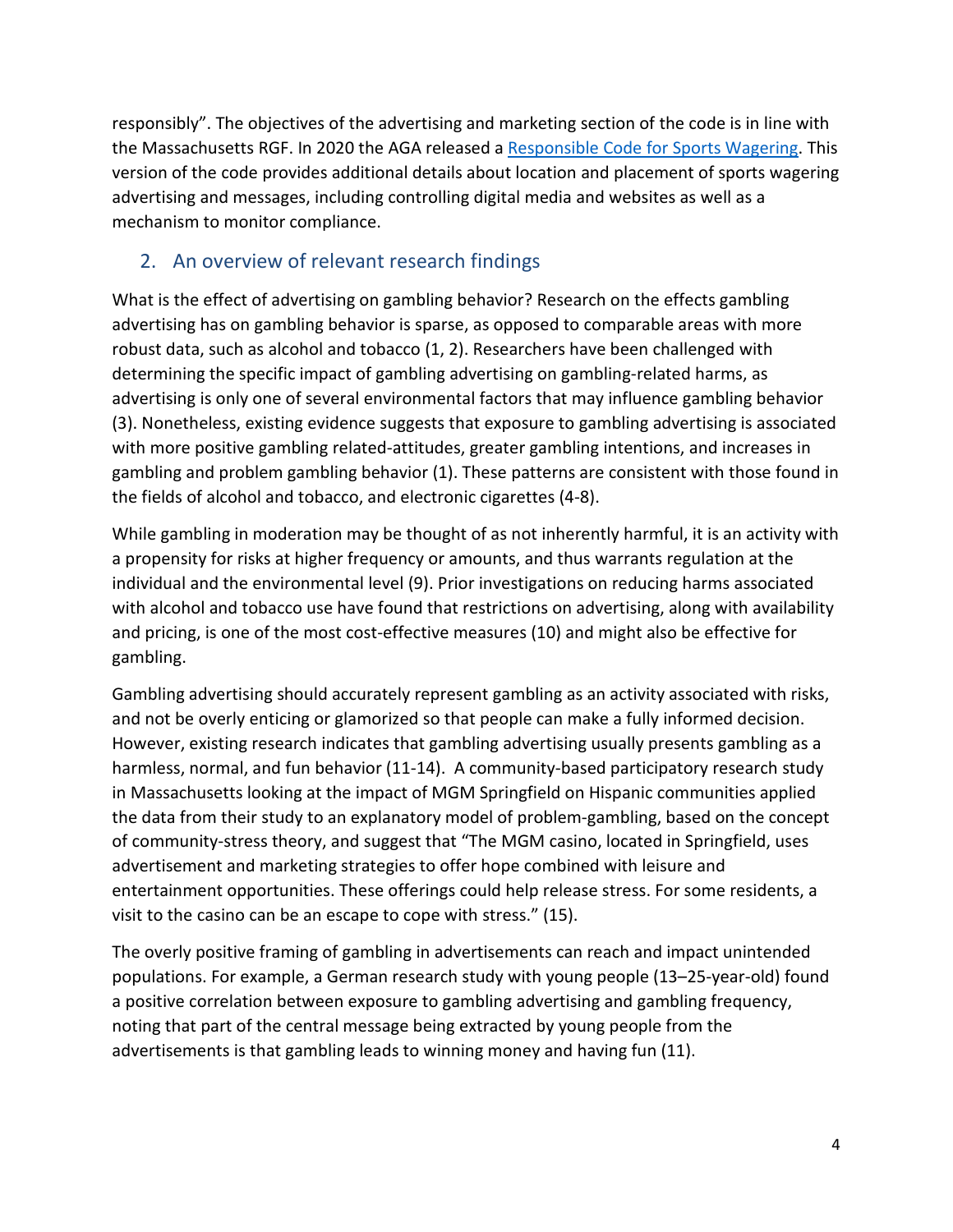Evidence has found that an early age of initiation is strongly associated with the development of problem gambling later in life and with greater severity of problem gambling (16, 17). Even though Massachusetts prohibits people under the age of 21 from gaming, underage people still find ways to gamble (18) and exposure to advertising may increase this risk (19).

People experiencing gambling problems have also been identified as a population particularly vulnerable to gambling advertisements and promotions. Research has found that people with gambling problems were significantly more likely than non-problem gamblers to be influenced by gambling promotions and incentives (20), and that advertising was a catalyst for people with gambling problems' relapse (1, 13, 14).

Similarly, a recently released prospective study of gaming and problem gambling in Massachusetts found a significant increase in problem gambling relapse in 2018. That period saw an increased number of news stories related to the planned opening of one of the Massachusetts casinos. The increased publicity and media attention in advance of the opening of the casino aligned with elevated rates of problem gambling, indicating that problem gambling relapses in Massachusetts was not likely due to physical availability to gamble, but rather could be due to the increased publicity and media attention in advance of the opening of the casino (21).

The same study identified demographic groups at higher-risk of experiencing gambling-related problems in Massachusetts, specifically males and lower income households (the latter is composed of mostly African Americans and Hispanics). One of the key recommendations in response to the study findings was to limit gambling advertising and availability, especially in lower socioeconomic neighborhoods, or to groups that may be at increased risk of experiencing gambling harms. (21).

Asian communities have also been identified as a population at greater risk of experiencing problems related to gambling (22, 23). As such, gambling advertising targeting Asian communities also deserves scrutiny. A recent study investigated the causes of problem gambling in the Asian Community in Boston's Chinatown and surrounding communities. This study found that people in the Asian community felt targeted by casinos to entice them into gambling though seductive marketing and advertising (24).

Gambling advertising can potentially reach many population groups, including young people and groups at higher-risk of experiencing gambling-related harms. There is a need to balance this overwhelmingly positive representation of gambling with more accurate information on the low probability of winning and the risk of harm associated with gambling (14). Research has shown that gambling advertising has a potential impact on gambling behavior, independent of physical gambling location. Careful consideration is needed in terms of the content, and distribution of gambling advertising.

**Based on existing evidence in this area, future direction of the MGC Research Agenda should include:**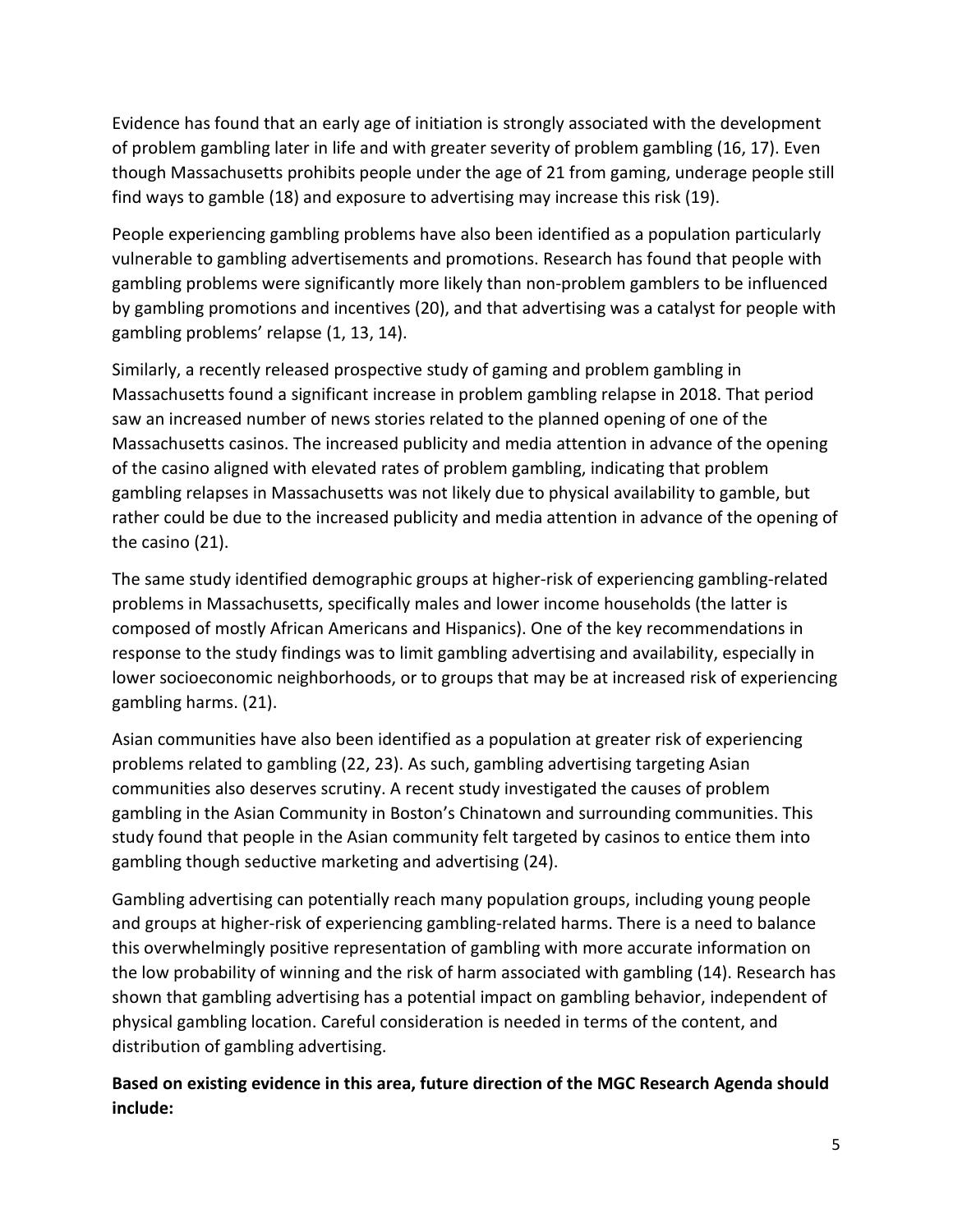- Measuring the impact of gambling advertising on the Massachusetts population, with specific attention to persons under the legal gambling age and groups at higher-risk of experiencing gambling-related harms.
- Conducting research to monitor the impact of the changes in gambling advertising regulation, gambling behavior and gambling harms.
- Exploring the reach and impact of newer modes of gambling advertising, such as via the internet and social networks.

## 3. A review of select regulations in the US and other jurisdictions

As of January 2022, in the United States, all the states but two, Utah and Hawaii, have legalized gambling. Of the 48 states that have legalized gambling, 33 states and the District of Columbia have legalized sports betting. Only three states out of the 33 that legalized sports betting, Florida, Ohio, and Nebraska have not operationalized sports betting (Fig. 1).



**Figure 1. American Gaming Association's map of Legal Sports Betting in the US (25)** 

In 2021, when *The Marketing Moment: Sports, Wagering, and Advertising in the United States*  was published, there were only 13 states and District of Columbia that have legalized sports betting. This paper is specific to the general advertising regulations on gambling, however, with 20 states legalizing sports wagering within one year of publication and the limited body of research on gambling advertising, the paper reviews regulations pertaining to sports wagering (26).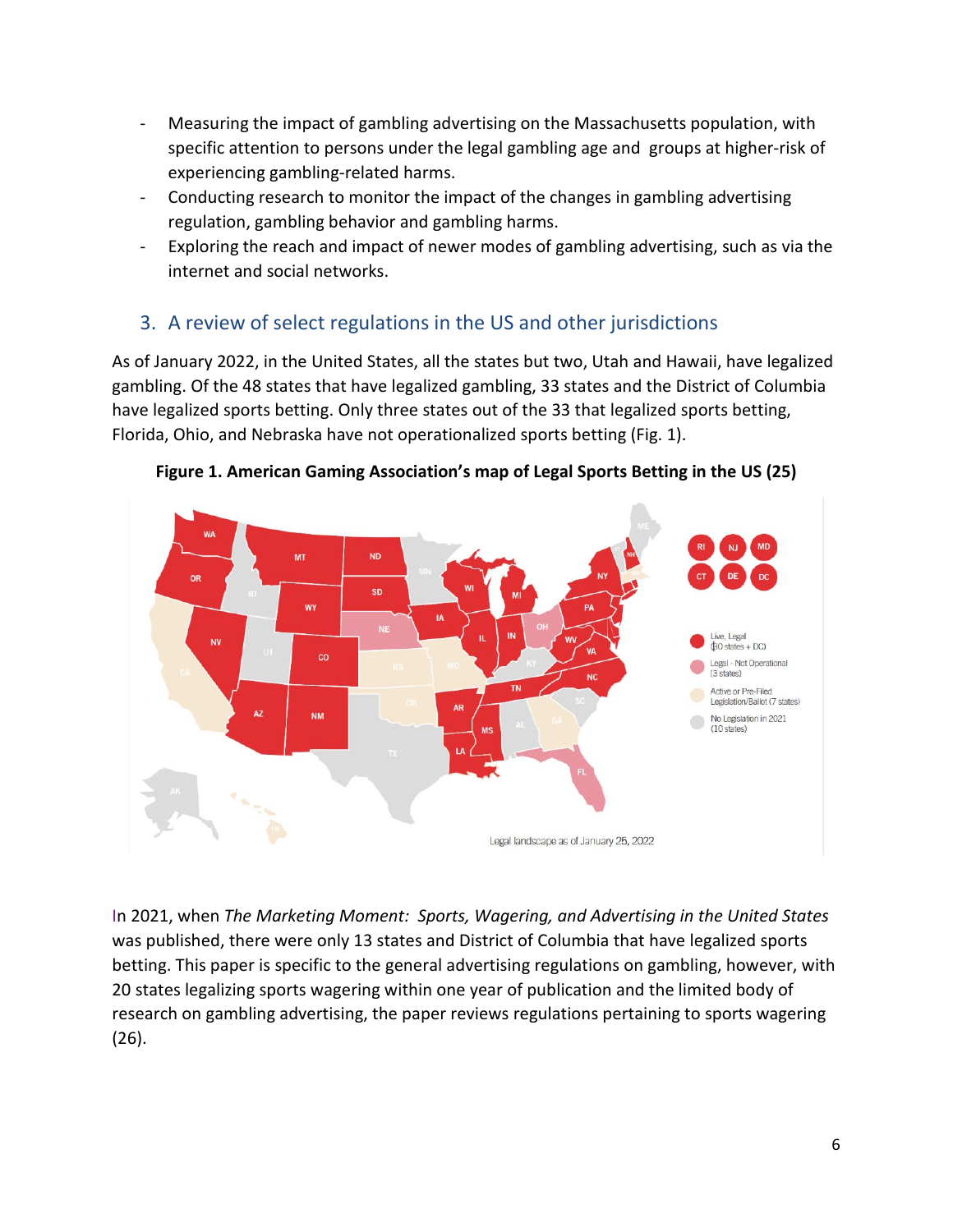Shatley, Ghararian, Benhard, Feldman, and Harris found that regulations for sport wagering advertising in the United States can be divided into three main categories: responsible gaming messaging, target audience, and content.

The first category of regulations in the United States, responsible gaming messaging, all 14 states require a toll-free problem gambling helpline be featured on all marketing materials (Table 1).

In the second category, target audience, all 14 states have regulations prohibiting marketing that targets individuals on self-exclusion lists and those below the legal age to gamble. However, District of Columbia extends advertising prohibitions to those who *"are considered moderate and high-risk groups for gambling addiction."*

The final category, content, of the 14 states that legalized state-regulated sports betting, only eight states include advertising requirements prohibiting operators from engaging in false or misleading advertising and adhere to standards of good taste and decency.

However, there are some jurisdictions that extended requirements beyond the three main categories such as regulating the placement or frequency of sports wagering advertising and an approval process for sports wagering advertising.

There are two jurisdictions that extended requirements to include regulation around the placement or frequency of sports wagering advertising. District of Columbia prohibits the placement of advertising within *"two (2) blocks of any of the designated Class A Sports Wagering Facilities."* Tennessee regulations stipulate *"advertisements shall not be placed with such intensity and frequency that they represent saturation of that medium or become excessive."*

Finally, the two states that require advertising to be submitted to the regulatory agency in advance for approval prior to publication or dissemination are Tennessee and West Virginia.

| <b>Regulation Category</b> | <b>States/Jurisdictions</b> | <b>Regulation</b>                            |
|----------------------------|-----------------------------|----------------------------------------------|
| <b>Helpline Messaging</b>  | NV, NJ, WV, PA, RI,         | Toll-free problem gambling hotline featured  |
|                            | IA, OR, IN, NH, IL, MI,     | on marketing materials across variety of     |
|                            | CO, DC, TN, NY, OH,         | media                                        |
|                            | CT, LA, FL, MA*             |                                              |
| <b>Target Audience</b>     | NV, NJ, WV, PA, RI,         | Prohibits marketing that targets individuals |
|                            | IA, OR, IN, NH, IL, MI,     | on self-exclusion lists and those below the  |
|                            | CO, DC, TN, WY, NC,         | legal age to gamble                          |
|                            | CT, MA, Ontario             |                                              |
|                            | DC, Ontario                 | Prohibits marketing to "those considered     |
|                            |                             | moderate and high-risk groups for gambling   |
|                            |                             | addiction"                                   |

**Table 1. States/Jurisdiction's specific gaming advertising regulations (26, 27)**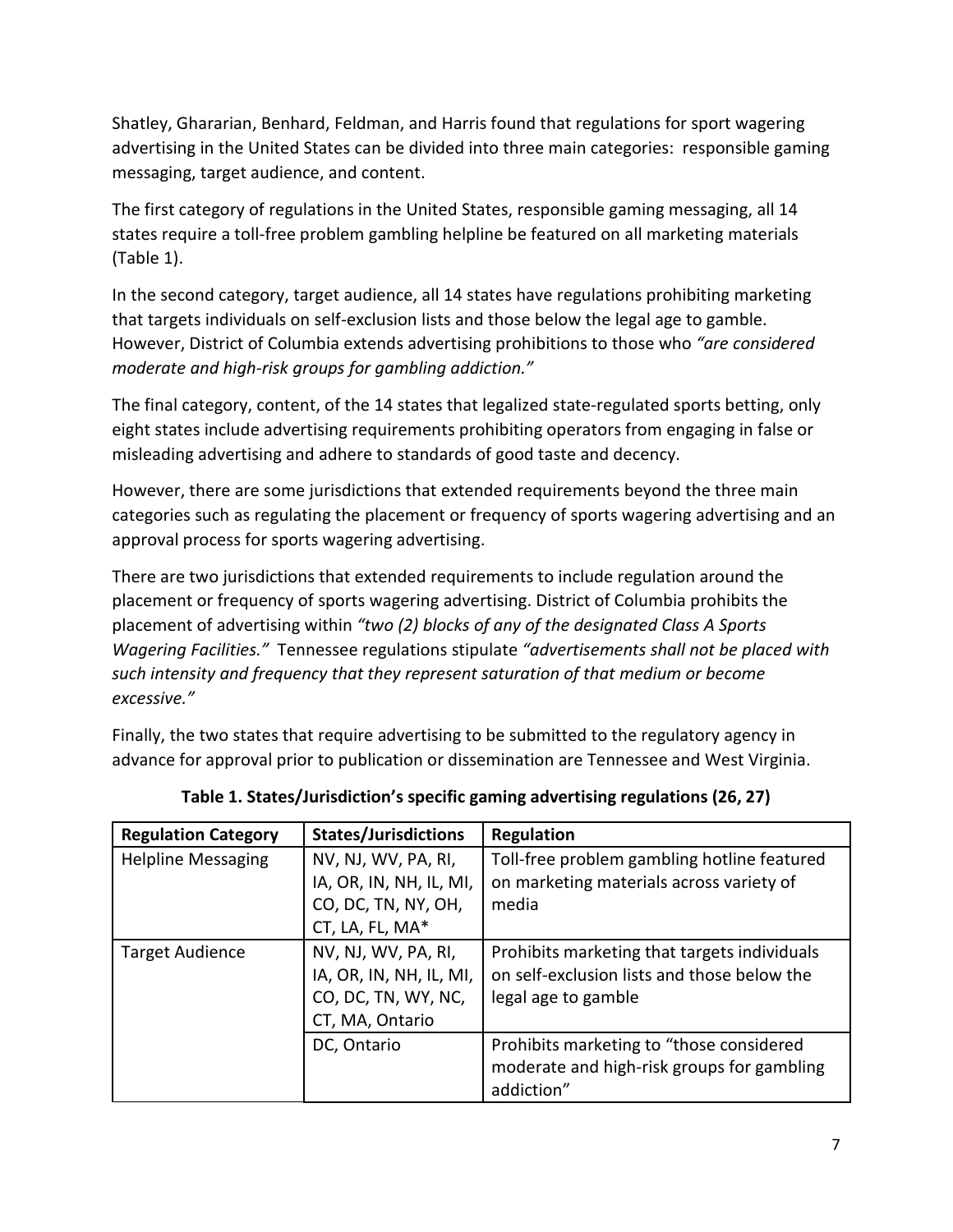|                         | Ontario                                                           | Prohibits all public advertising, including<br>targeted advertising and algorithm-based ads                                                                                                                                                                                                                          |
|-------------------------|-------------------------------------------------------------------|----------------------------------------------------------------------------------------------------------------------------------------------------------------------------------------------------------------------------------------------------------------------------------------------------------------------|
| Content                 | CO, DC, IA, NV, NJ,<br>PA, IL, TN, WY, MS,<br>OH, CT, AR, Ontario | Prohibits operators from engaging in false or<br>misleading advertising and require to<br>adherence to standards of good taste and<br>decency                                                                                                                                                                        |
|                         | DC, CT                                                            | Advertising content must not "encourage"<br>players to chase their losses or re-invest their<br>winnings" or "suggest that betting is a means<br>of solving financial problems"; mandates<br>advertising provide "balance message with<br>regard to winning and losing"                                              |
|                         | TN, CT                                                            | Requires advertising to avoid claims that<br>gambling will "guarantee an individual's<br>social, financial, or personal success"                                                                                                                                                                                     |
|                         | Ontario                                                           | Gambling inducements, bonuses, and credits<br>must not be described free unless the<br>inducement, bonus, or credit is free. If the<br>player has to risk or lose their money or if<br>there are conditions attached to their own<br>money, the offer must disclose those terms<br>and may not be described as free. |
| Placement               | DC                                                                | Prohibits advertising within "two (2) blocks of<br>any of the designated Class A Sports<br><b>Wagering Facilities"</b>                                                                                                                                                                                               |
|                         | <b>TN</b>                                                         | Prohibits advertising on any medium that is<br>"exclusively devoted to responsible gaming"                                                                                                                                                                                                                           |
| Frequency               | <b>TN</b>                                                         | "Advertisements shall not be placed with<br>such intensity and frequency that they<br>represent saturation of that medium or<br>become excessive"                                                                                                                                                                    |
| <b>Approval Process</b> | TN, WV, DE                                                        | Requires advertising be submitted to the<br>regulatory agency in advance for approval<br>prior to publication or dissemination                                                                                                                                                                                       |

\*Massachusetts statue: 2011 Massachusetts Acts 194, Section 9(a)(8) and Section 21(a)(17).

Because regulations on gambling advertising tend to be general and brief, this paper will also draw on insights and experiences from the alcohol industry self-regulations on advertising (Table 2).

#### **Table 2. The Alcohol Industry's Self-Regulatory Codes and practices in the US, from the 2014 Federal Trade Commission (28):**

| . . |
|-----|
|     |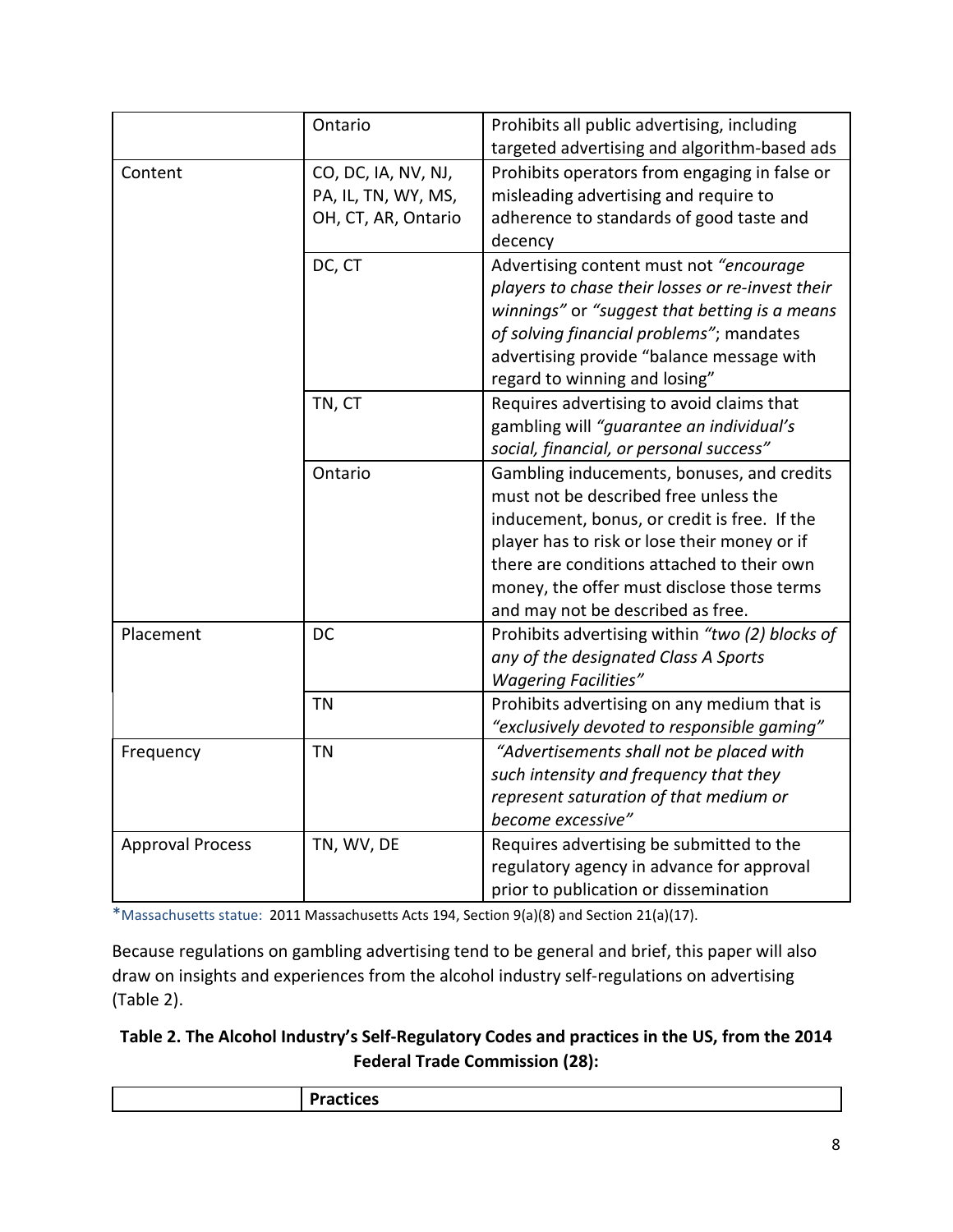| Online and Other          |                                                                                                              |  |  |
|---------------------------|--------------------------------------------------------------------------------------------------------------|--|--|
|                           | "Age-Gated": consumer must enter date of birth showing legal age                                             |  |  |
| <b>Digital Marketing</b>  | status or certify being 21+ before entry into site is permitted                                              |  |  |
|                           | Company websites are age-gated<br>$\bullet$                                                                  |  |  |
|                           | Facebook age-gated; limiting alcohol company page viewing                                                    |  |  |
|                           | and "likes" to persons registered as 21+ and delivering                                                      |  |  |
|                           | alcohol ads only to persons registered                                                                       |  |  |
|                           | Twitter age-gating tool: customized pop-up age gate                                                          |  |  |
|                           | Not all companies are taking advantage of age-gating<br>$\bullet$                                            |  |  |
|                           | technologies offered by YouTube                                                                              |  |  |
|                           | Consumers are generally advised:                                                                             |  |  |
|                           | Online registration opportunities                                                                            |  |  |
|                           | How information will be used<br>$\bullet$                                                                    |  |  |
|                           | Consumers opt-in to receive further communications<br>Have ability to readily opt-out when they want to stop |  |  |
|                           |                                                                                                              |  |  |
|                           | receiving marketing information                                                                              |  |  |
|                           | Company websites include privacy policies that are lengthy and                                               |  |  |
|                           | difficult to understand                                                                                      |  |  |
|                           | Use of cookies and tracking tools on brand websites appears limited                                          |  |  |
|                           | to permit re-entry of consumers who previously provided date of                                              |  |  |
|                           | birth or determine optimal site content and facilitate browsing                                              |  |  |
|                           | within a site                                                                                                |  |  |
| <b>External Review of</b> | A procedure for external review of complaints regarding alcohol                                              |  |  |
| Complaints                | advertising                                                                                                  |  |  |

Finally, this paper will draw on advertising regulations from the Massachusetts' Cannabis Control Commission, which regulates medical use and adult recreational use of marijuana (Table 3).

| Table 3: Massachusetts Cannabis Control Commission's Prohibited Practices Regulations (29, 30): |  |  |  |
|-------------------------------------------------------------------------------------------------|--|--|--|
|                                                                                                 |  |  |  |

| <b>Regulations</b>                                                                                                                                                                                                                                                                                                           | <b>Medical Use of</b><br>Marijuana<br>(935 CMR 501) | <b>Adult Use of</b><br>Marijuana<br>(935 CMR 500) |
|------------------------------------------------------------------------------------------------------------------------------------------------------------------------------------------------------------------------------------------------------------------------------------------------------------------------------|-----------------------------------------------------|---------------------------------------------------|
| Prohibits advertising in such a manner that is deemed to be is<br>deceptive, misleading, false or fraudulent, or that tends to<br>deceive or create a misleading impression, whether directly or<br>by omission or ambiguity                                                                                                 |                                                     |                                                   |
| Prohibit use of unsolicited pop-up advertisements on the<br>internet or text message; unless advertisement is a mobile<br>device application installed on the device by the owner of the<br>device who is a Qualifying Patient or Caregiver or 21 years of<br>age or older and includes a permanent and easy opt-out feature |                                                     |                                                   |
| Prohibit operation of any website of a Marijuana Establishment<br>that fails to verify that the entrant is 21 years of age or older                                                                                                                                                                                          |                                                     |                                                   |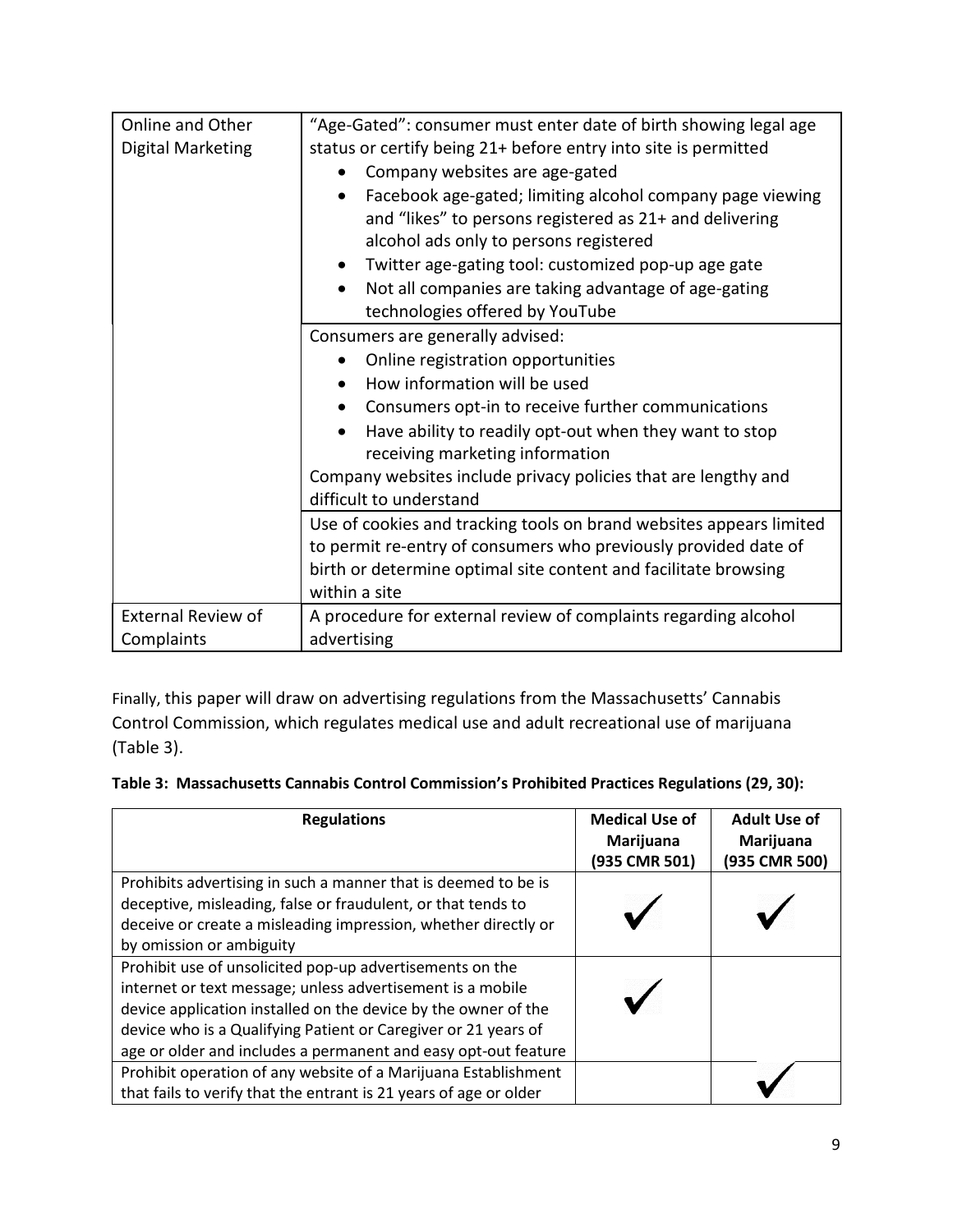Prohibit advertising by means of television, radio, internet, mobile applications, social media, or other electronic communication, billboard or other outdoor Advertising, or print publication, unless at least 85% of the audience is reasonably expected to be 21 years of age or older or comprised of individuals with debilitating conditions, as determined by reliable and current audience composition data





# 4. Considerations for additional strategies and measures regarding gambling advertising

Existing MGC regulations provide protection for persons under the age of 21, and participants in the voluntary self-exclusion program. Though it doesn't have the force of regulation, the *MGC Responsible Gaming Framework* and the *AGA Responsible Gaming Code of Conduct* add additional guidance to operators for higher-risk audiences and content.

Based on evidence supporting the need for additional measures, and the evolving advertising landscape discussed in this paper, we recommend that the MGC consider the following actions. Where feasible and consistent with statute, we recommend select measures be promulgated into regulations. Measures which are difficult to monitor and/or measure, maybe better suited for inclusion in the MGC Responsible Gaming Framework as it provides an overall orientation to responsible gaming for licensees. Certainly, the particulars of these recommendations would, if pursued, require refinement.

#### **1) Strengthen MGC regulations by adding the following requirements:**

- Restrict advertising and marketing campaigns that disproportionately target groups identified by empirical evidence to be considered at higher-risk of experiencing gambling-related harm;
- Require that MGC approved GameSense, Safer Gambling Education, and/or problem gambling helpline messaging be incorporated into all casino advertising and marketing materials;
- Prohibit advertising placed with such intensity and frequency that it saturates that communication medium, or in some cases, location;
- Ensure that any advertising restrictions include messages placed in digital media, including third-party internet and mobile sites, commercial marketing emails or text messages, social media sites and downloadable content;
- Prohibit advertising that is false, misleading or encourages risky gambling behavior, such as advertising which:
	- Encourages players to chase their loss or re-invest their winning;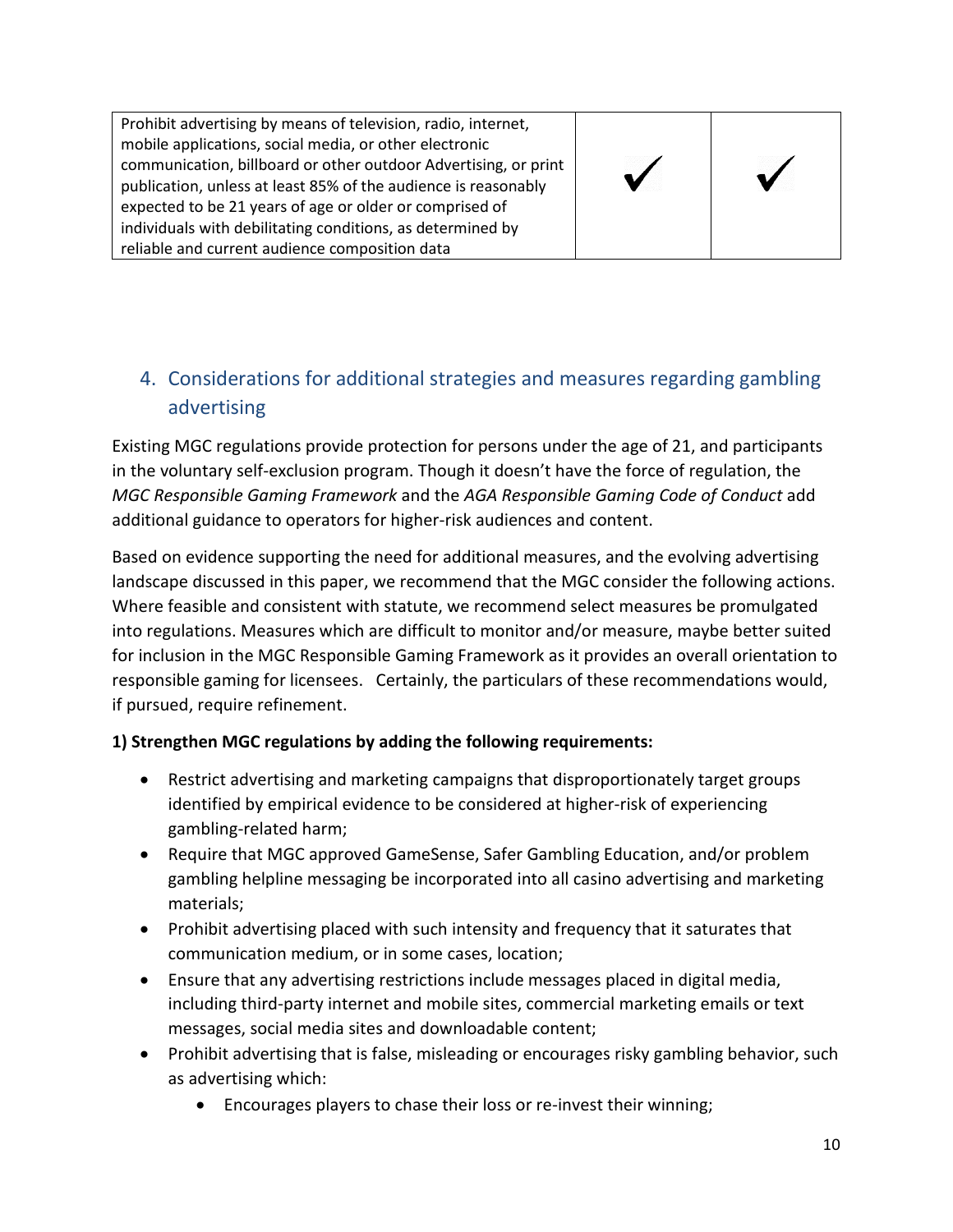- Suggests that gambling is a means of solving financial problems or way to pay bills;
- Suggest that gambling can solve personal or professional problems
- Guarantees winning or social, financial, or personal success.
- Imply that chances of winning increase the longer one plays or the more one spends
- Suggests that skill can influence outcome (for games where skill is not a factor)
- Strengthen protections to avoid advertising to underage populations, such as:
	- Should not advertise by means of television, radio, internet, mobile applications, digital or online media, or other electronic communications, billboard or other outdoor advertising, or print publication, unless at least 85% of the audience is reasonably expected to be 21 years of age or older as determined by reliable and current audience composition data;
	- Should not feature anyone who is, or appears to be, under the age of 21;
	- Should not contain images or likeness, symbols, role models, and/or celebrity/entertainer endorsers whose primary appeal is to minors, themes or language designed to appeal specifically to those under the age of 21;
	- Suggest that gaming is a rite of passage;
	- Should not be placed before any audience where the majority of the viewers or participants is presumed to be under the age of 21, including college sports venues and digital and online media;
	- Should not use unsolicited pop-up advertisements on the internet or text message; unless the advertisement is a mobile device application installed on the device by the owner of the device who is 21 years of age or older and includes a permanent and easy opt-out feature;
	- Should verify that entrant on website is 21 years of age or older.
- Advertising and marketing materials that communicate gambling inducements, bonuses and credits must;
	- Not be described as free unless the inducement, bonus or credit is free. If the player has to risk or lose their own money or if there are conditions attached to their own money, the offer much clearly disclose those terms and may not be described as free.
	- Not be described as risk-free if the player needs to incur any loss or risk their own money to use or withdraw winnings from the risk-free bet.

#### **2) Establish a compliance process**

Following a model developed by the American Gaming Association, we recommend the MGC establish a complaint process for suspected violations of MGC advertising regulation.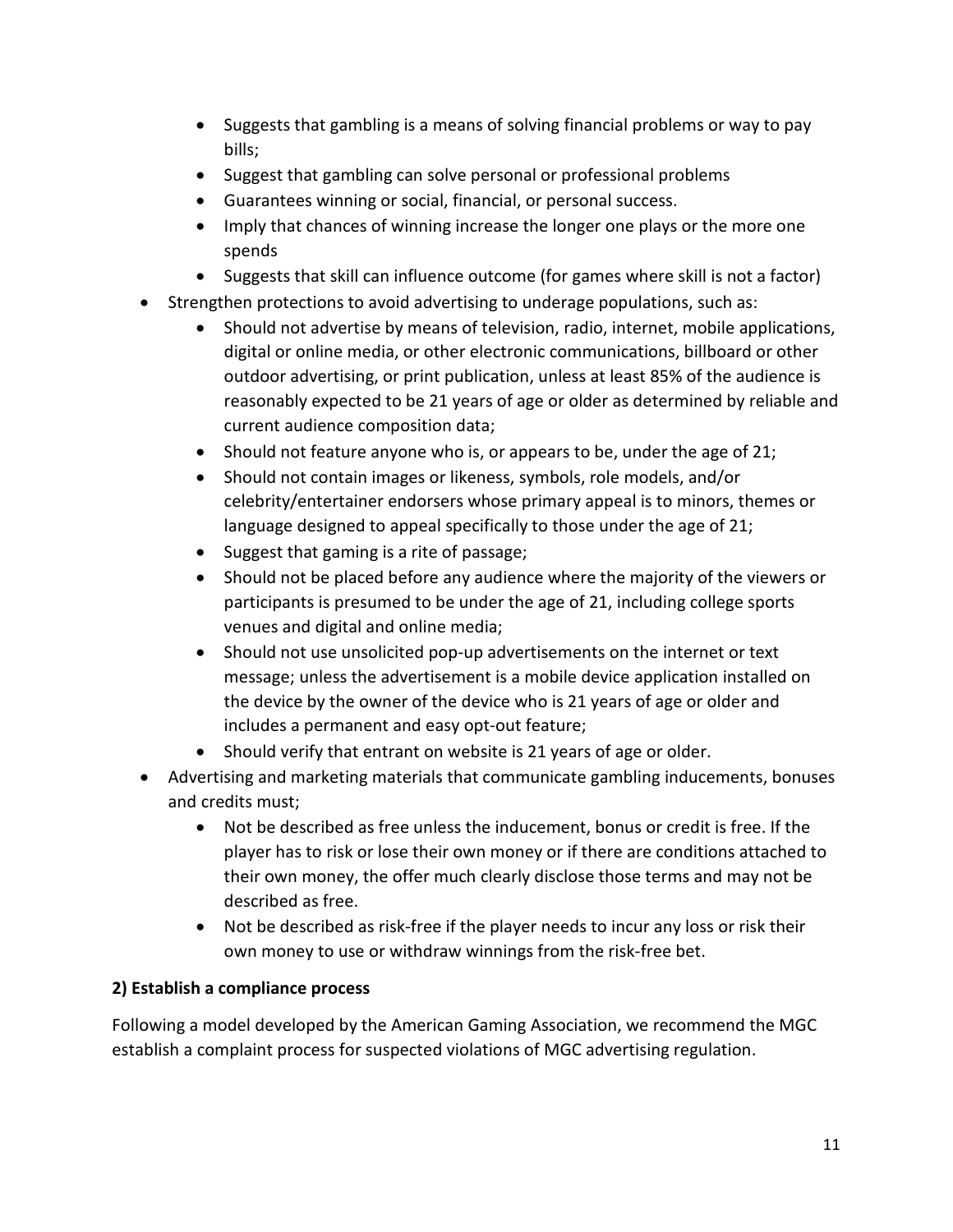The [MGC's Fair Deal](https://massgaming.com/regulations/fairdeal/) tip line could include a mechanism to file a complaint, in various languages, about licensee's advertising and marketing practices which potentially violate MGC regulations.

We further recommend that the MGC establish an Advertising Review Advisory Committee (ARAC) to review marketing and advertising complaints that are submitted to Fair Deal. The ARAC should include representation from the MGC, external expertise, and representatives from the community, if appropriate.

The complaint review process should offer the licensee an opportunity to respond to the complaint, including the licensee's assessment of the claim's merit and any action taken in response.

If the ARAC determines there is sufficient evidence the licensee violated the MGC regulation, the matter should be elevated to an MGC adjudicatory hearing.

The ARAC may also be available to MGC licensees should they wish to discuss advertising strategies to assure compliance with MGC regulations and RGF guidelines.

#### **3) Require awareness and capacity building training**

To promote safe and healthy gaming messages and ensure advertising materials are culturally appropriate, we recommend mandatory training for casino hosts and key positions identified with involvement in advertising or marketing. The training would include;

- A review of up-to-date relevant regulations and policies.
- An emphasis towards communities considered at higher-risk of experiencing gambling related harms. The Commission may wish to consider the Massachusetts' Culturally and Linguistically Appropriate Services (CLAS), for the purpose of ensuring diversity and inclusion including, but not limited to race, gender, age, sexual orientation, education, ethnicity, socio-economic status, and veteran status.

#### **4) Update the MGC Responsible Gaming Framework and Sports Wagering Whitepaper**

To keep up with the evolving landscape, we suggest updating the *MGC Responsible Gaming Framework (2018) and Applying Principles of the Massachusetts Responsible Gaming Framework to Sports Wagering Policy and Practice(2021)*, to strengthen the content and recommendations, especially regarding gambling advertising. The updated RGF would provide more accurate and timely recommendations for gaming practices and policies to the MGC and gaming licensees.

#### **5) Conduct research to inform regulations, training, and problem gambling programs**

Finally, because there is ambiguity on the impact gambling advertising has on Massachusetts residents, we recommend the MGC add to the research agenda studies which investigate: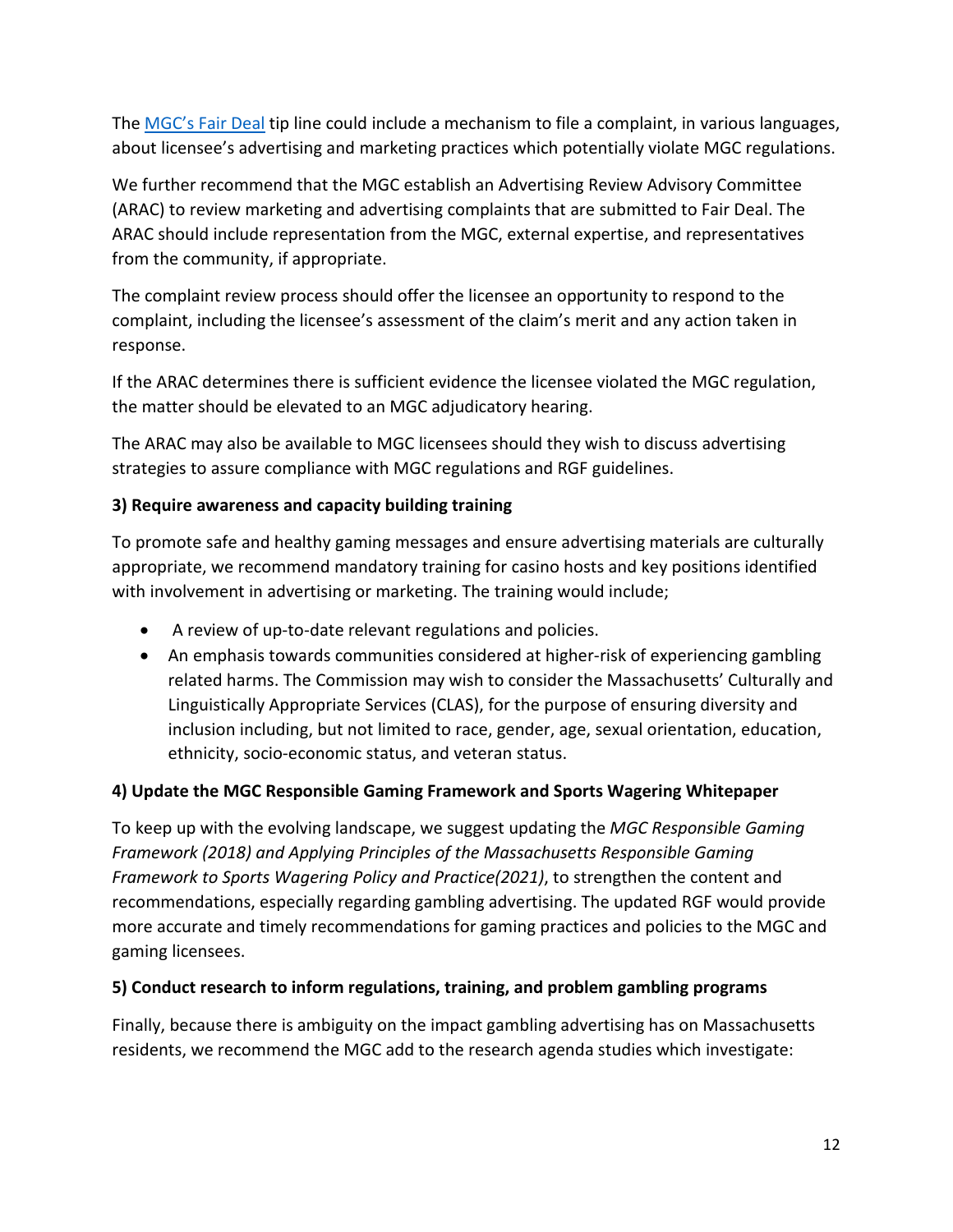- The impact of gambling advertising on the Massachusetts population, with specific attention to groups at higher-risk of experiencing gambling related harms, such study should seek to obtain a larger sample size than that captured in the community-driven research referenced in this paper.
- The impact of the changes in gambling advertising regulation, on gambling behavior and gambling harms.
- The reach and impact of newer modes of gambling advertising, such as via the internet and social networks.
- The correlation between gambling advertising and increased gambling-related harms among Massachusetts residents and specifically higher-risk populations.

#### **References**

- 1. Bouguettaya, A., Lynott, D., Carter, A., Zerhouni, O., Meyer, S., Ladegaard, I., ... & O'Brien, K. S. (2020). The relationship between gambling advertising and gambling attitudes, intentions and behaviours: a critical and meta-analytic review. *Current Opinion in Behavioral Sciences*, *31*, 89- 101.
- 2. Williams, R. J., West, B. L., & Simpson, R. I. (2012). Prevention of problem gambling: A comprehensive review of the evidence and identified best practices.
- 3. Binde, P. (2014). Gambling advertising: A critical research review.
- 4. Anderson, P., De Bruijn, A., Angus, K., Gordon, R., & Hastings, G. (2009). Impact of alcohol advertising and media exposure on adolescent alcohol use: a systematic review of longitudinal studies. *Alcohol and alcoholism*, *44*(3), 229-243.
- 5. Smith, L. A., & Foxcroft, D. R. (2009). The effect of alcohol advertising, marketing and portrayal on drinking behaviour in young people: systematic review of prospective cohort studies. *BMC public health*, *9*(1), 1-11.
- 6. Lovato, C., Watts, A., & Stead, L. F. (2011). Impact of tobacco advertising and promotion on increasing adolescent smoking behaviours. *Cochrane database of systematic reviews*, (10).
- 7. Hansen, J., Hanewinkel, R., & Morgenstern, M. (2020). Electronic cigarette advertising and teen smoking initiation. *Addictive behaviors*, *103*, 106243.
- 8. Lee, H. S., Lemanski, J. L., & Jun, J. W. (2008). Role of gambling media exposure in influencing trajectories among college students. *Journal of Gambling Studies*, *24*(1), 25-37.
- 9. Blaszczynski, A., Ladouceur, R., & Shaffer, H. J. (2004). A science-based framework for responsible gambling: The Reno model. *Journal of Gambling studies*, *20*(3), 301-317.
- 10. Lancet, T. (2017). Problem gambling is a public health concern. *Lancet (London, England)*, *390*(10098), 913.
- 11. Clemens, F., Hanewinkel, R., & Morgenstern, M. (2017). Exposure to gambling advertisements and gambling behavior in young people. *Journal of Gambling Studies*, *33*(1), 1-13.
- 12. Monaghan, S., Derevensky, J., & Sklar, A. (2008). Impact of gambling advertisements and marketing on children and adolescents: Policy recommendations to minimise harm. *Journal of gambling issues*, (22), 252-274.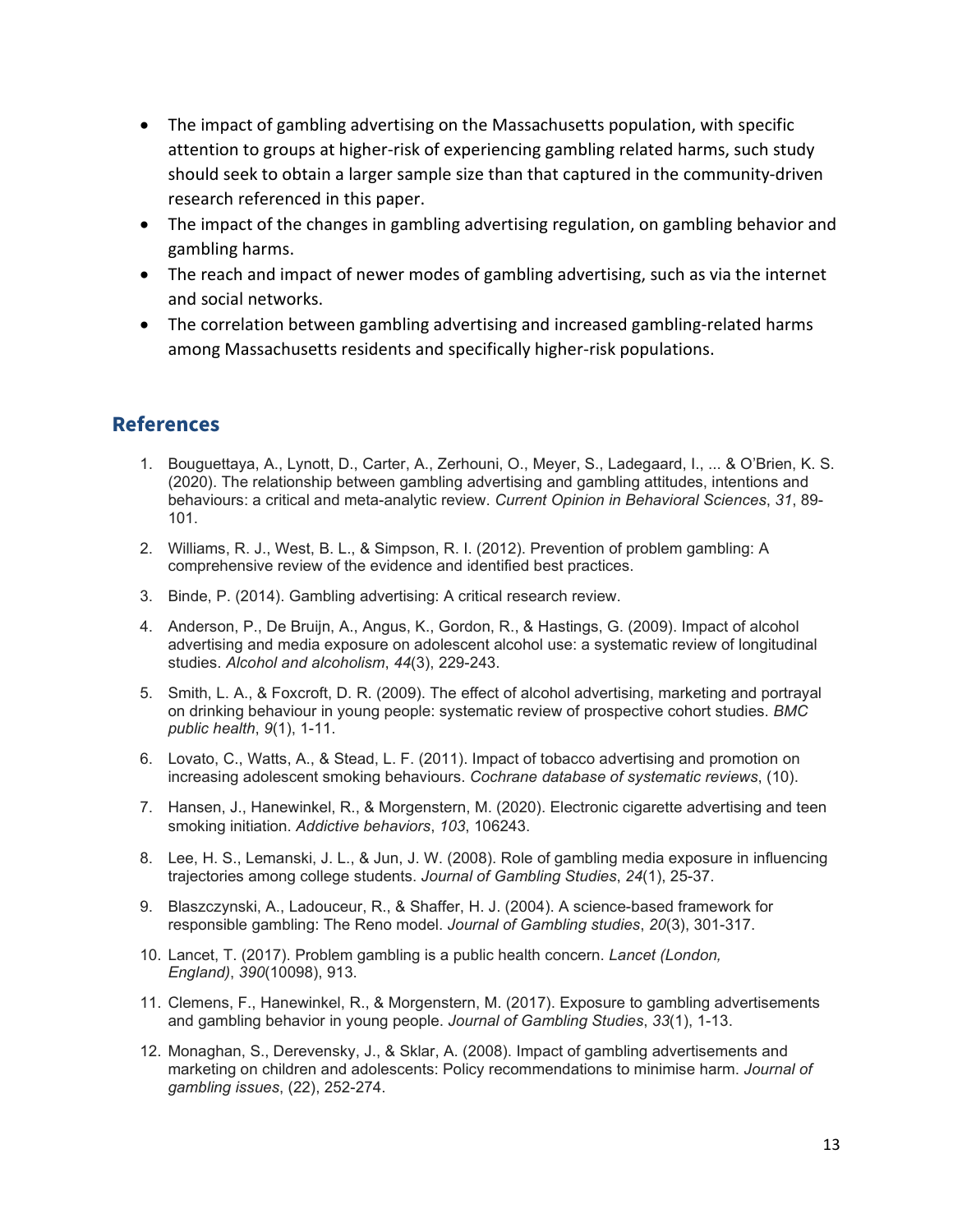- 13. Planzer, S., & Wardle, H. (2011). The comparative effectiveness of regulatory approaches and the impact of advertising on propensity for problem gambling. *Responsible Gambling Fund*.
- 14. Parke, A., Harris, A., Parke, J., Rigbye, J., & Blaszczynski, A. (2014). Responsible marketing and advertising in gambling: A critical review. *The journal of gambling business and economics*, *8*(3), 21-35.
- 15. Vega, R. R., Royo, A., Mahania, K., Rivera, Z., & Velez, J. (under review). *MGM Impact on Springfield: Community Based Participatory Research*. Boston, MA: Massachusetts Gaming Commission.
- 16. Burge, A. N., Pietrzak, R. H., Molina, C. A., & Petry, N. M. (2004). Age of gambling initiation and severity of gambling and health problems among older adult problem gamblers. *Psychiatric services*, *55*(12), 1437-1439.
- 17. Jiménez-Murcia, S., Alvarez-Moya, E. M., Stinchfield, R., Fernández-Aranda, F., Granero, R., Aymamí, N., ... & Menchón, J. M. (2010). Age of onset in pathological gambling: clinical, therapeutic and personality correlates. *Journal of Gambling Studies*, *26*(2), 235-248.
- 18. "Massachusetts Gaming Commission Issues \$100,000 Fine to MGM Springfield." *Massachusetts Gaming Commission,* 23 May 2019, https://massgaming.com/blog-post/massachusetts-gamingcommission-issues-100000-fine-to-mgm-springfield/..
- 19. Freund, M., Noble, N., Hill, D., White, V., Evans, T., Oldmeadow, C., ... & Sanson-Fisher, R. (2022). The Prevalence and Correlates of Gambling in Australian Secondary School Students. *Journal of Gambling Studies*, 1-22.
- 20. Gainsbury, S. M., Russell, A., Wood, R., Hing, N., & Blaszczynski, A. (2015). How risky is Internet gambling? A comparison of subgroups of Internet gamblers based on problem gambling status. *New media & society*, *17*(6), 861-879.
- 21. MAGIC Research Team (2021). MAGIC: A Six Year Longitudinal Study of Gambling and Problem Gambling in Massachusetts. Amherst, MA: School of Public Health and Health Sciences, *UMass Amherst.* April 16, 2021
- 22. Fong, T. W., & Tsuang, J. (2007). Asian-Americans, addictions, and barriers to treatment. *Psychiatry (Edgmont)*, *4*(11), 51.
- 23. Kong, G., Tsai, J., Pilver, C. E., Tan, H. S., Hoff, R. A., Cavallo, D. A., ... & Potenza, M. N. (2013). Differences in gambling problem severity and gambling and health/functioning characteristics among Asian-American and Caucasian high-school students. *Psychiatry research*, *210*(3), 1071- 1078.
- 24. Rubin, H. L., Colby M., Yau, Y., Hires, B. (2021). Unpacking the Root Causes of Problem Gambling in the Asian Community. Boston, MA: *Massachusetts Gaming Commission*.
- 25. American Gaming Association 2022, *Interactive Map: Sports Betting in the U.S.*, viewed February 15 2022, < [https://www.americangaming.](https://www.americangaming/)org/research/state-gaming-map/>
- 26. Shatley, J., Ghaharian, K., Bernhard, B., Feldman, A., Harris, B. (2021). The Marketing Moment: Sports, Wagering, and Advertising in the United States International Gaming Institute, UNLV
- 27. Alcohol and Gaming Commission of Ontario 2022, *Registrar's Standards for Internet Gaming's Marketing and Advertising,* viewed May 10, 2022 <[https://www.agco.ca/marketing-and](https://gcc02.safelinks.protection.outlook.com/?url=https%3A%2F%2Fwww.agco.ca%2Fmarketing-and-advertising&data=05%7C01%7Clong.banh%40massgaming.gov%7Cafd274b0ea1f45f1799808da2eb5812d%7C94609aaa63354582ad57859e4b0d6ecb%7C0%7C0%7C637873654365294616%7CUnknown%7CTWFpbGZsb3d8eyJWIjoiMC4wLjAwMDAiLCJQIjoiV2luMzIiLCJBTiI6Ik1haWwiLCJXVCI6Mn0%3D%7C3000%7C%7C%7C&sdata=6e6CVjlET1mQNATwYYscnmfEOUzx3cI4HlbSScbKM6w%3D&reserved=0)[advertising>](https://gcc02.safelinks.protection.outlook.com/?url=https%3A%2F%2Fwww.agco.ca%2Fmarketing-and-advertising&data=05%7C01%7Clong.banh%40massgaming.gov%7Cafd274b0ea1f45f1799808da2eb5812d%7C94609aaa63354582ad57859e4b0d6ecb%7C0%7C0%7C637873654365294616%7CUnknown%7CTWFpbGZsb3d8eyJWIjoiMC4wLjAwMDAiLCJQIjoiV2luMzIiLCJBTiI6Ik1haWwiLCJXVCI6Mn0%3D%7C3000%7C%7C%7C&sdata=6e6CVjlET1mQNATwYYscnmfEOUzx3cI4HlbSScbKM6w%3D&reserved=0)
- 28. Ramirez, E., Brill, J., Ohlhausen, M.K., Wright, J.D. (2014). Self-Regulation in the Alcohol Industry: Report of the Federal Trade Commission. Federal Trade Commission, viewed February 15, 2022 <[https://www.ftc.gov/system/files/documents/reports/self-regulation-alcohol](https://www.ftc.gov/system/files/documents/reports/self-regulation-alcohol-industry-report-federal-trade-commission/140320alcoholreport.pdf)[industry-report-federal-trade-commission/140320alcoholreport.pdf>](https://www.ftc.gov/system/files/documents/reports/self-regulation-alcohol-industry-report-federal-trade-commission/140320alcoholreport.pdf)